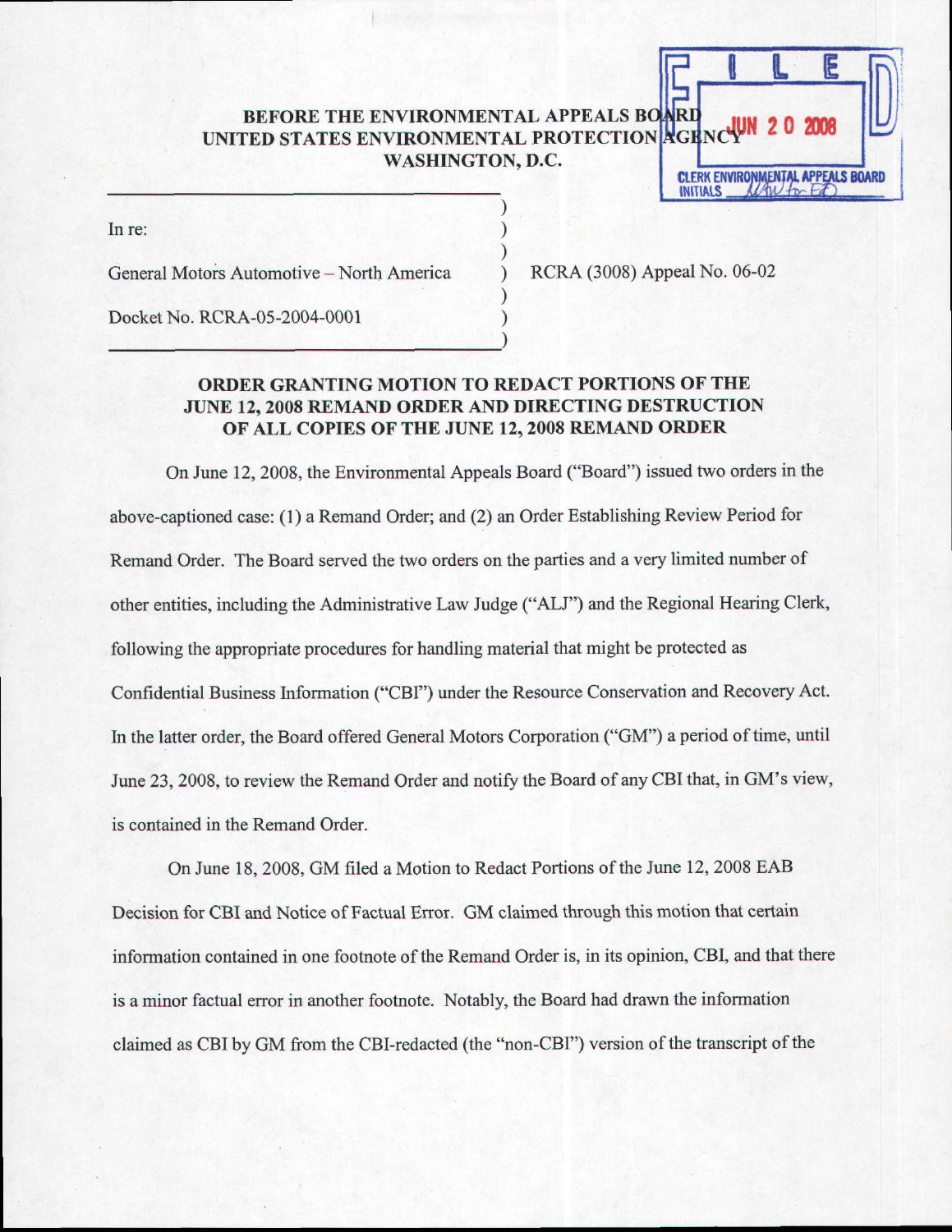hearing before the ALJ.<sup>1</sup> On June 19, 2008, in response to GM's motion, counsel for the Board held a telephone conference call with counsel for GM and counsel for Region 5 of the U.S. Environmental Protection Agency, and GM continued to request that the information at issue be treated as CBI.

Because the Board wishes to ensure the safety and preservation of material GM claims to be CBI, and because the information at issue is not essential to the Board's resolution of this matter, the Board will take steps to remove the information now claimed by GM as CBI. The Board will also correct one minor factual matter that GM requested be corrected. During the June 19, 2008 conference call, counsel for the Board advised GM and Region 5 as to how the Board expected to modify the two footnotes in the June 12, 2008 Remand Order, and neither GM nor the Region objected to those modifications.

The Board will reissue the Remand Order on June 20, 2008, with these minor revisions. The reissued June 20, 2008 Remand Order will replace and supersede the June 12, 2008 Remaad Order. The June 12, 2008 Remand Order is hereby withdrawn and will no longer have any force or effect.

The Board hereby directs all entities served with the June 12, 2008 Remand Order to promptly destroy those copies of the Remand Order. The Board also directs all persons who made or possess photocopies, electronic copies, or other copies or portions of copies of the

<sup>&</sup>lt;sup>1</sup> The administrative record for this case contains a CBI version of the hearing transcript as well as a non-CBI version of the transcript. In its Remand Order, the Board took care to reference only materials included in the non-CBI version of the transcript. See Remand Order at l0 n.6 (EAB June 12,2008).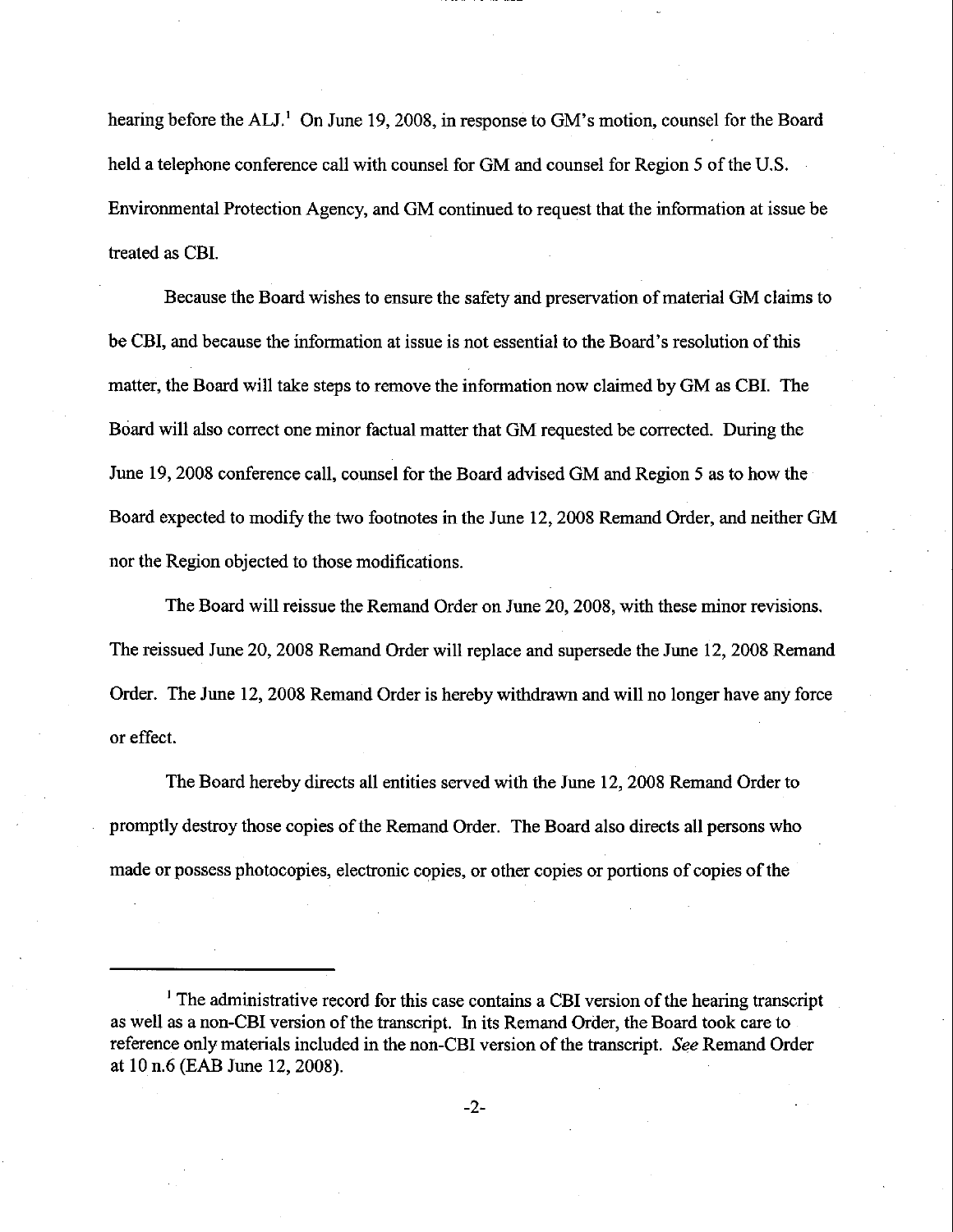June 12, 2008 Remand Order, whether redacted or unredacted, to take all necessary steps to assure the destruction of all such copies.

To the extent that GM wishes any actions be taken by EPA to redact or otherwise protect information in the non-CBI version of the hearing transcript, GM should direct any such requests to the ALJ.

So ordered.

Dated:  $\int$ ure 20 2008

## ENVIRONMENTAL APPEALS BOARI)

By:

Kathie A. Stein Environmental Appeals Judge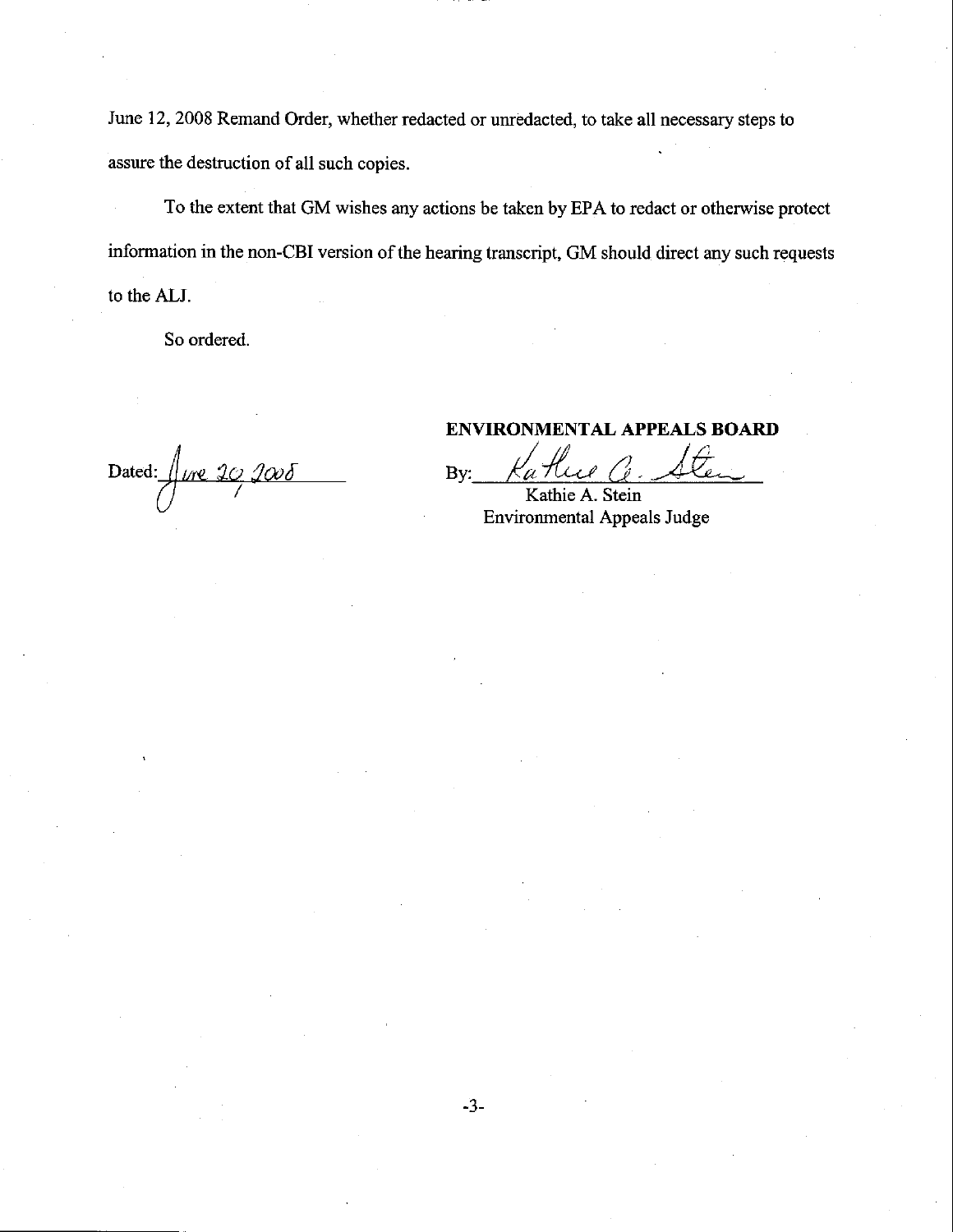### CERTIFICATE OF SERVICE

I hereby certify that copies of the foregoing Order Granting Motion to Redact Portions of the June 12, 2008 Remand Order and Directing Destruction of All Copies of the June 12, 2008 Remand Order in the matter of General Motors Automotive - North America, RCRA (3008) Appeal No. 06-02, were sent to the following persons in the manner indicated:

#### By Facsimile and Certified Mail, Return Receipt Requested:

John Kyle III, Esq. Michael T. Scanlon, Esq. Bames & Thornburg, LLP 11 South Meridian Street Indianapolis, Indiana 46204 telephone: (317) 236-1313 facsimile: (317) 231-7433

Robert J. Martineau, Jr., Esq. Edward M. Callaway, Esq. Michelle B. Walker, Esq. Waller Lansden Dortch & Davis. LLP 511 Union Street, Suite 2700 Nashville, Tennessee 37219-8966 telephone: (615) 244-6380 facsimile: (615) 244-6804

Michelle T. Fisher, Esq. General Motors Corporation Cadillac Building Mail Code 480-206-116 Warren, Michigan 48243 telephone: (586) 575-4053 facsimile: (586) 575-2207

James P. Walle, Esq. General Motors Corporation 300 Renaissance Center MailCode 482-C24-D24 Detroit, Michigan 48243 telephone: (313) 665-4877 facsimile: Q48) 267 -4433

#### By Facsimile and EPA Pouch Mail, Return Receipt Requested:

Karen L. Peaceman, Esq. James Cha, Esq. Richard J. Clarizio, Esq. Office of Regional Counsel, Region 5 U.S. Environmental Protection Agency 77 West Jackson Boulevard Mail Code C-14J Chicago, Illinois 60604-3507 telephone: (312) 353-5751 facsimile: (312) 886-7160

Sonja Brooks-Woodard Regionat Hearing Clerk, Region 5 U.S. Environmental Protection Agency 77 West Jackson Boulevard Mail Code E-13J Chicago, Illinois 60604-3507 telephone: (312\ 886-3617 facsimile: (312) 886-0747

(continued on next page)